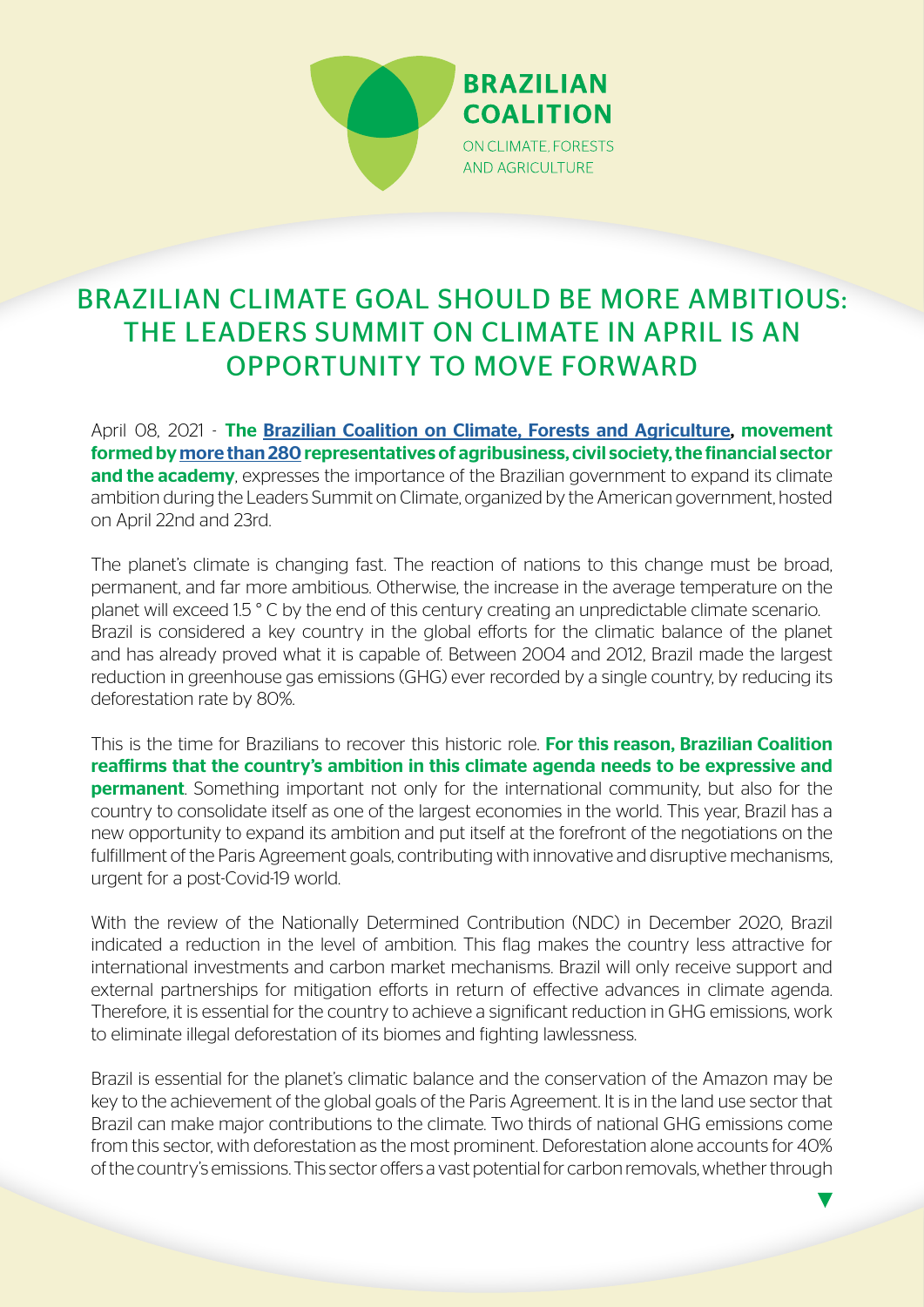environmental conservation, restoration or sustainable agricultural and forestry production. It also contributes to the generation of jobs and income, urgent in the economic crisis that we are going through, in addition of promoting food and water security. Besides, by environmental conservation in relevant biomes, we can avoid future and tragic pandemics such as the ones we live in, the result of zoonoses from the destruction of ecosystems.

Despite the clear and growing concern of various sectors of society, national and international, the loss of forests in Brazil is advancing rapidly and significantly. It is urgent, therefore, that strong action would be taken over, avoiding a scenario of destruction and fire from recurring or intensify in 2021. To this end, Brazilian Coalition considers it urgent to implement the **6 actions for prompt deforestation halt**, launched in September 2020 and handed over to the authorities. The actions being:

### **Action #1: Resume and enhance-surveillance, with rapid and exemplary accountability of identified environmental illegalities.**

In order to resume and enhance enforcement actions, it is necessary to support and expand the use of intelligence and expertise of Ibama (Brazilian Institute of Environment and Renewable Natural Resources), ICMBio (Chico Mendes Institute for Biodiversity Conservation) and Funai (National Indian Foundation), aiming at holding offenders accountable for environmental crimes through agile, broad and efficient punishment. In this sense, full compliance with applicable law, including infield destruction of equipment used by environment criminals is important. The use of technology to implement this action is also crucial. Resuming Ibama's Remote Control Operation, successfully implemented in 2016 and 2017, should be strongly considered.

# **Action #2: To suspend Rural Environmental Registry (CAR) covering public forests and accountability for any illegal deforestation.**

Federal and state governments should now start the CAR's streamlined analysis and validation, allowing for faster implementation of PRAs and CRAs. In addition, its credibility is compromised by overlapping records, so it is essential to suspend, immediately, in the cadastral database (SICAR), overlapping records in the areas of public forests (conservation units, indigenous lands, non-designated public forests, etc.) listed in the National Register of Public Forests (HFFS) of the Brazilian Forest Service.

#### **Action #3: Destination of 10 million hectares for protection and sustainable use.**

Select, within 90 days, from the National Register of Public Forests, an area of 10 million hectares that can be designated as a protected area for restricted and sustainable use in regions under strong deforestation pressure.

#### **Action #4: Granting funding under social and environmental criteria.**

The National Monetary Council must require that rural and agricultural credit institutions adopt stricter practices and criteria for checking environmental risks, such as proof of the absence of illegality in properties, including the CAR check and other requirements related to compliance with the Forest Code and overlap in public lands.